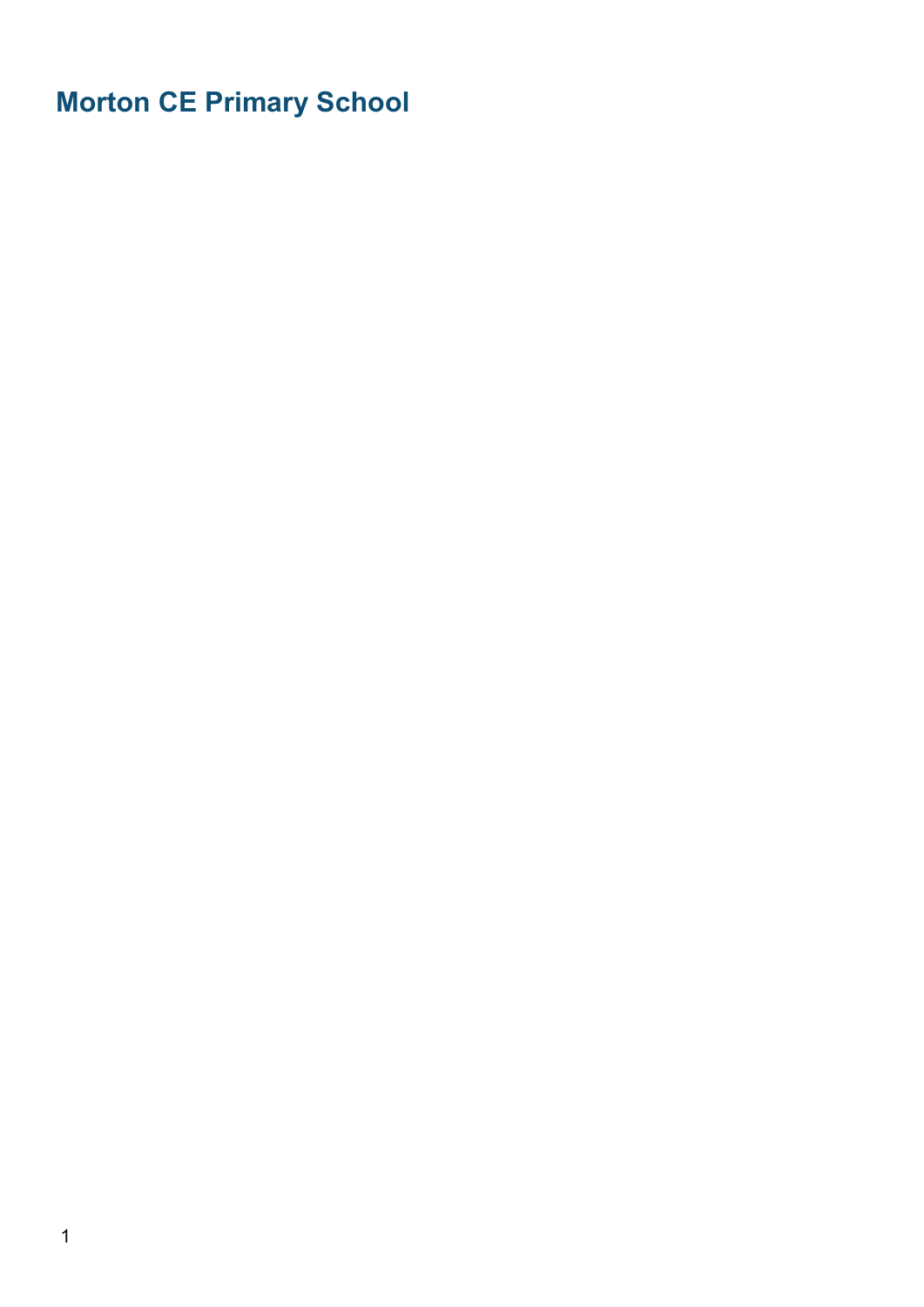This statement details our school's use of pupil premium (and recovery premium for the 2021 to 2022 academic year) funding to help improve the attainment of our disadvantaged pupils.

It outlines our pupil premium strategy, how we intend to spend the funding in this academic year and the effect that last year's spending of pupil premium had within our school.

## School overview

| <b>Detail</b>                                                                                             | <b>Data</b>                                 |
|-----------------------------------------------------------------------------------------------------------|---------------------------------------------|
| School name                                                                                               | <b>Morton CE Primary School</b>             |
| Number of pupils in school                                                                                | 160                                         |
| Proportion (%) of pupil premium eligible pupils                                                           | 15.2%                                       |
| Academic year/years that our current pupil premium strategy<br>plan covers (3-year plans are recommended) | 2021/2022 to<br>2024/2025                   |
| Date this statement was published                                                                         | December 2021                               |
| Date on which it will be reviewed                                                                         | <b>July 2022</b>                            |
| Statement authorised by                                                                                   | George Trafford                             |
| Pupil premium lead                                                                                        | George Trafford                             |
| Governor / Local Council Member responsible for<br>disadvantaged pupils                                   | Sue O'Riordan                               |
| Trust Lead for disadvantaged pupils                                                                       | Vicky Matthews (SEA)<br>Tamara Allen (DCEO) |

### Funding overview

| <b>Detail</b>                                                                             | <b>Amount</b> |
|-------------------------------------------------------------------------------------------|---------------|
| Pupil premium funding allocation this academic year                                       | £42,034       |
| Recovery premium funding allocation this academic year                                    | £4,060        |
| Pupil premium funding carried forward from previous<br>years (enter £0 if not applicable) | £0            |
| Total budget for this academic year                                                       | £46,094       |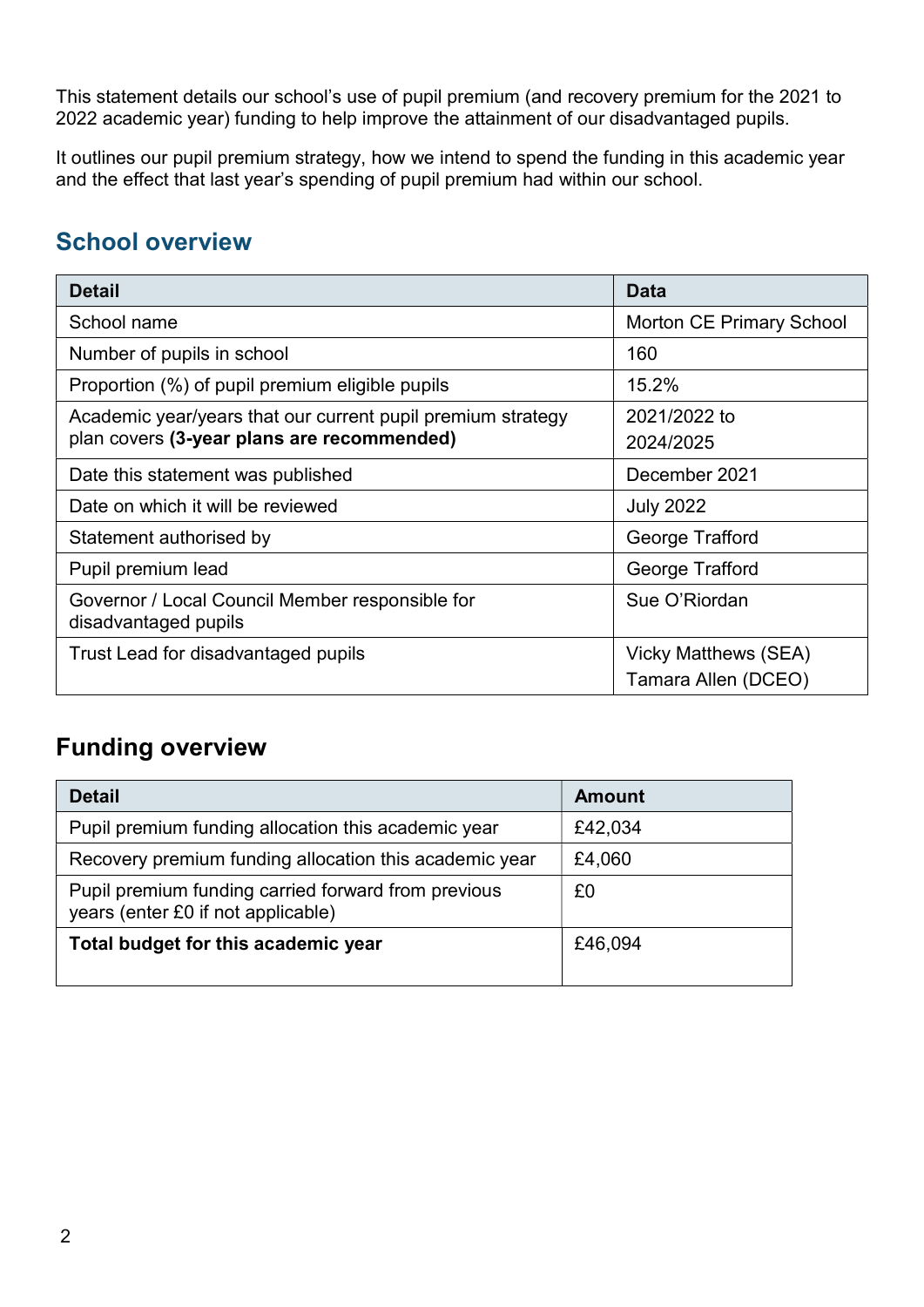# Part A: Pupil premium strategy plan

### Statement of intent

As part of the Lincoln Anglican Academy Trust, we believe that every child should be enabled to be all that God intended through excellence, exploration and encouragement. No matter what their background or circumstances, every child deserves to have the same opportunities to help them succeed in life, both academically and within society as a whole. Our school values statement is 'Respect, Believe, Enjoy, Achieve, this is no more apparent and vital as it is with the support that we give to our most disadvantaged children. The purpose of the pupil premium strategy is to support disadvantaged children in overcoming challenges in order to achieve this and to ensure there is equality for all.

Being a school that is part of the Trust, we believe that one way to ensure fairness for all is to provide an education that includes 'mirrors and windows', where children are given opportunities that allows them to see beyond their own lived experiences and get to feel and understand that they have a positive part to play in a rich and varied society (locally, nationally and globally).

Every disadvantaged and vulnerable child has the right to be privileged and it is our intention to address any social divide and inequality. This Pupil Premium Statement supports all children who are vulnerable, including those who are already high attaining. Strategies also include supporting children who are young carers; those that have a social worker; looked after and previously looked after children; pupils in receipt of FSM and those not on FSM but may be on the poverty line; and service children. We ensure that appropriate support is given to those considered to have multiple vulnerabilities, such as disadvantaged and SEND or EAL. There is an expectation that all can achieve.

We have a moral obligation to bring about positive change and a desire to deliver an enriching learning experience based on high expectations, high challenges and high ambitions for all children, and particularly for those experiencing socio-economic disadvantage. We have received bespoke training from the Trust that has secured our understanding that if we get teaching and learning right for our most vulnerable pupils, then we are getting it right for all.

Research identifies quality-first teaching as being the most effective way to close the attainment gap between disadvantaged children and their peers, therefore this is a fundamental thread throughout the strategy statement, with a focus on high-quality CPD to upskill staff and to ensure disadvantaged pupils' attainment will be accelerated and sustained in line with their non-disadvantaged peers.

The impact of the pandemic, particularly on vulnerable children, cannot be ignored and the recovery premium funding is being used as targeted support through additional tutoring for children who have been affected the most.

Our decision-making has taken into account a thorough diagnostic assessment of our children's challenges and individual needs. The approaches we have adopted complement each other to help pupils to succeed. To ensure they are effective, we will:

- $\triangleright$  be uncompromising in our belief that all pupils and staff should be supported and challenged to be the best that they can be.
- $\triangleright$  adopt a whole-school approach in which all staff take responsibility for monitoring the wellbeing of children (if this is at the heart of what we do, then this should have a positive impact on attainment)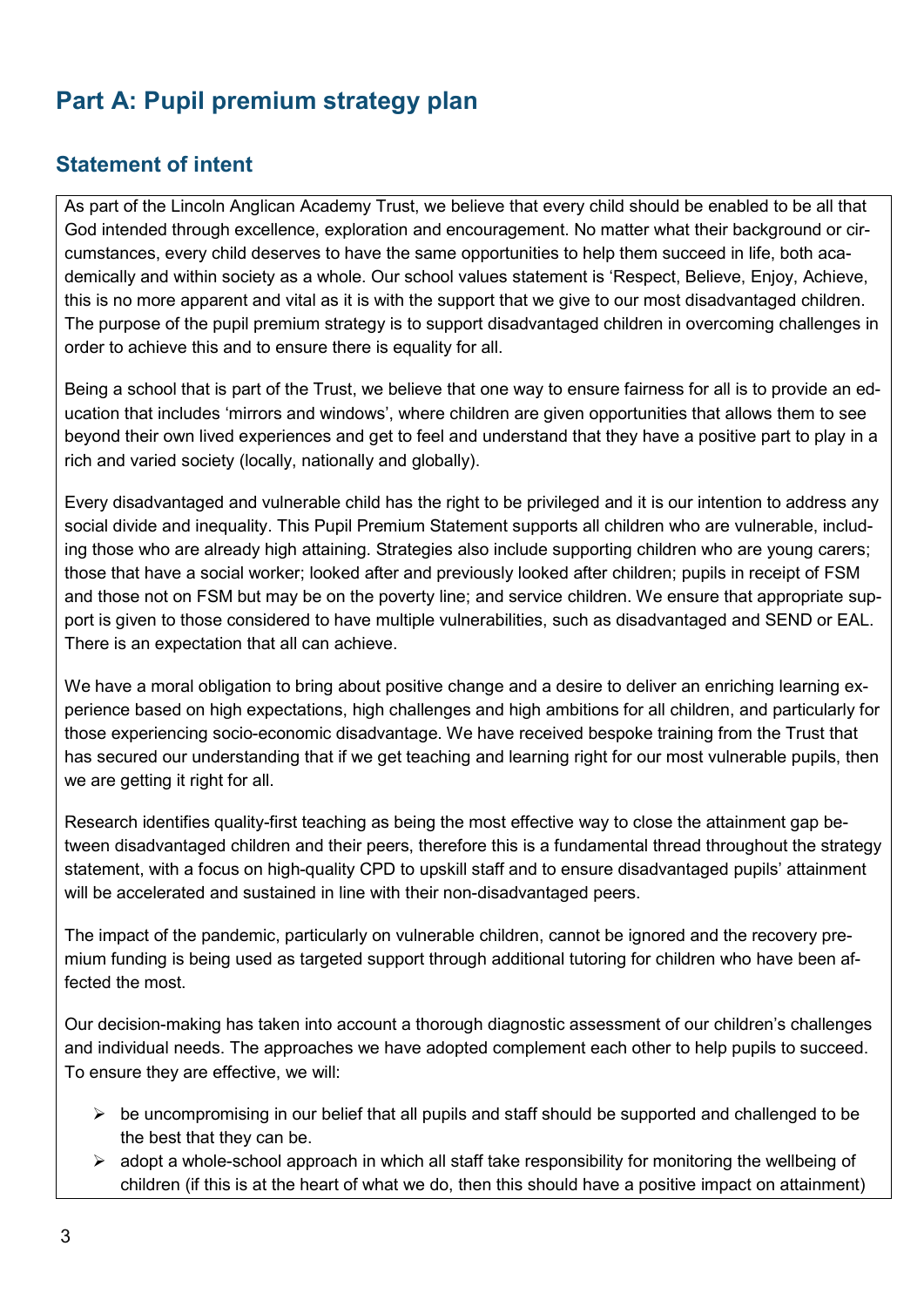- $\triangleright$  adopt a whole school approach in which all staff take responsibility for disadvantaged pupils' outcomes and raise expectations of what they can achieve: First and Best!
- $\triangleright$  ensure there are no 'capped ceilings' on learning
- $\triangleright$  address any further barriers as soon as they arise to mitigate against any additional negative impact on progress

This statement of intent is in line with our school development plan and existing practices to ensure sustained impact.

#### **Challenges:** This details the key challenges to achievement that we have identified among our disadvantaged pupils.

| <b>Challenge</b><br>number | <b>Detail of challenge</b>                                                                                                                                                                                                                                                                                                                                                                                                                                                                                                               |
|----------------------------|------------------------------------------------------------------------------------------------------------------------------------------------------------------------------------------------------------------------------------------------------------------------------------------------------------------------------------------------------------------------------------------------------------------------------------------------------------------------------------------------------------------------------------------|
| 1                          | We have identified a language gap in pupils not only on entry into school but also into Key<br>Stage 1 which is more prevalent in the pupils who are disadvantaged. The vocabulary gap<br>has been identified through assessments, book study, observations and discussions.                                                                                                                                                                                                                                                             |
| $\overline{2}$             | We have identified disadvantaged pupils as having increased chance of having difficulties<br>with phonics than pupils who are not disadvantaged. This difficulty has a detrimental impact<br>how they develop as a reader, which can in turn hinder their love of reading as well as their<br>ability to access the wider curriculum and make progress in all other subjects. We are com-<br>mitted to closing the gap for children in Key Stage and will provide intervention for children at<br>risk of falling behind in Key Stage 2. |
| 3                          | Using teacher assessment indicates that maths attainment among disadvantaged pupils is<br>significantly below that of non-disadvantaged pupils.                                                                                                                                                                                                                                                                                                                                                                                          |
| 4                          | Our assessments and observations indicate that the education and wellbeing of many of our<br>disadvantaged pupils have been impacted by partial school closures to a greater extent than<br>for other pupils. These findings are supported by national studies.                                                                                                                                                                                                                                                                          |
|                            | This has resulted in significant knowledge gaps leading to pupils falling further behind age-<br>related expectations, especially in maths.                                                                                                                                                                                                                                                                                                                                                                                              |
| 5                          | Our disadvantaged pupils, on the whole, can have a lack of enrichment opportunities over<br>the course of the year which can have an impact on well-being and consequently impacts on<br>academic progress and attainment. The lack of opportunities has been identified through our<br>knowledge of our families, discussions and observations with children. Families may also<br>find it challenging to support with the correct items for school such as PE kit and uniform.                                                         |
| 6                          | Our attendance data over the last year indicates that attendance among disadvantaged pu-<br>pils has been between 2.7% lower than for non-disadvantaged pupils.                                                                                                                                                                                                                                                                                                                                                                          |
|                            | Our assessments and observations indicate that absenteeism is negatively impacting disad-<br>vantaged pupils' progress.                                                                                                                                                                                                                                                                                                                                                                                                                  |

Intended outcomes This explains the outcomes we are aiming for by the end of our current strategy plan, and how we will measure whether they have been achieved.

Intended outcome Success criteria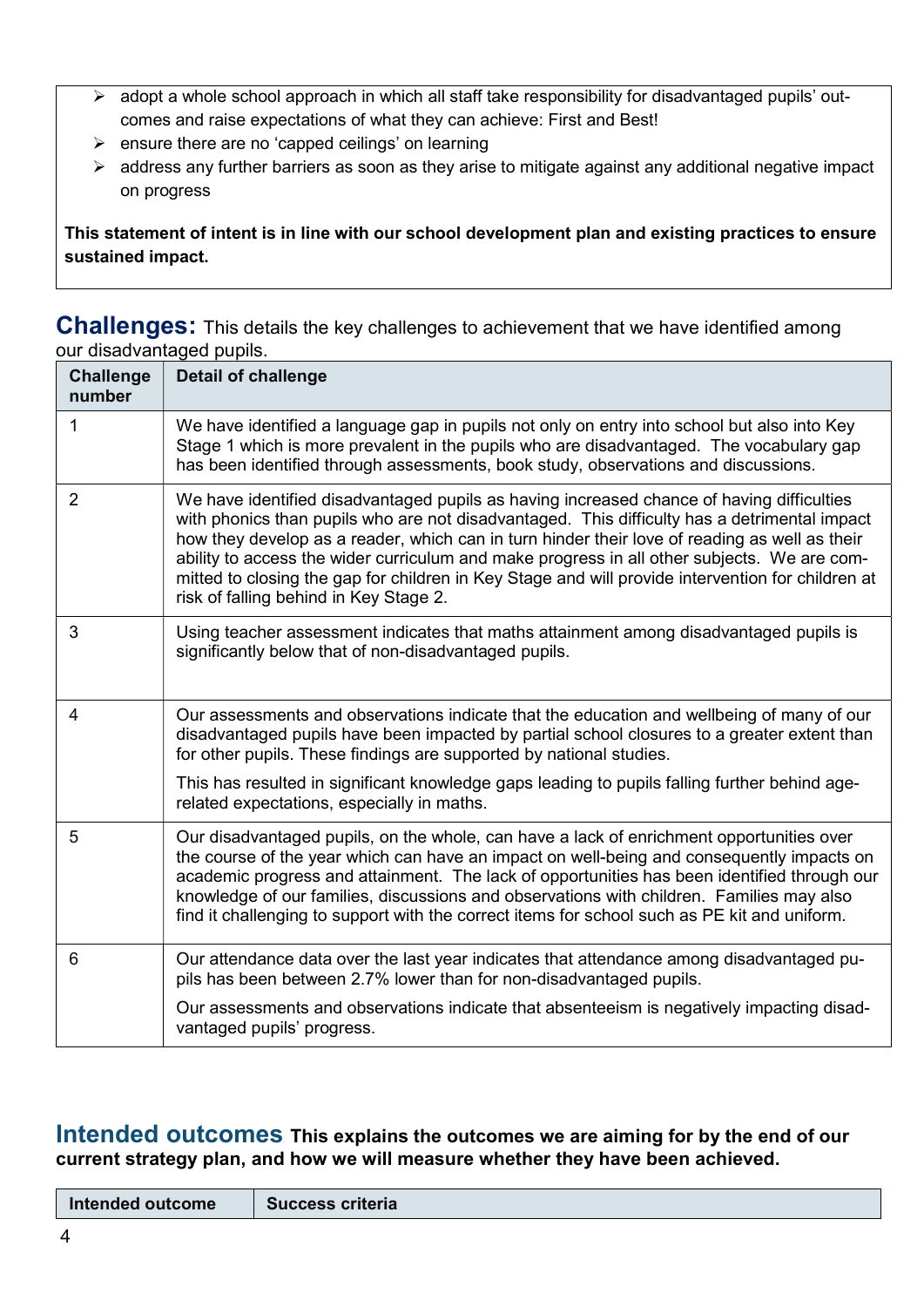| 1) | Close the<br>vocabulary gap<br>and improve skills<br>among<br>disadvantaged<br>pupils.                                           | We will have implemented in EYFS the NELLI program and also train another<br>member of staff (1 already trained) in ELKLAN. These language programs will<br>be used and have a positive impact on children's language and vocabulary<br>where planned vocabulary will be remembered by pupils. This will be evi-<br>denced in on going assessments, observations, pupil engagement and contri-<br>bution in lessons and pupil voice. |
|----|----------------------------------------------------------------------------------------------------------------------------------|--------------------------------------------------------------------------------------------------------------------------------------------------------------------------------------------------------------------------------------------------------------------------------------------------------------------------------------------------------------------------------------------------------------------------------------|
|    | 2) Disadvantaged<br>pupils reading<br>progress and<br>attainment will<br>have increased as<br>a result of<br>improved phonics.   | It is our aim that all disadvantaged pupils will meet the expected standard in<br>phonics. This will significantly aid disadvantaged pupils to make good progress<br>and attainment in KS1 and KS2.                                                                                                                                                                                                                                  |
| 3) | Improved maths<br>attainment for<br>disadvantaged<br>pupils at the end<br>of KS2.                                                | KS1 maths outcomes in 2024/25 show that more than 75% of disadvantaged<br>pupils have met the expected standard.<br>KS2 maths outcomes in 2024/25 show that more than 75% of disadvantaged<br>pupils have met the expected standard.                                                                                                                                                                                                 |
| 4) | To achieve and<br>sustain improved<br>wellbeing for all<br>pupils in our<br>school, particularly<br>our disadvantaged<br>pupils. | Sustained high levels of wellbeing from 2024/25 demonstrated by:<br>qualitative data from pupil voice, pupil and parent surveys and teacher<br>observations<br>a significant reduction in the number of behaviour incidents                                                                                                                                                                                                          |
|    | 5) To improve the<br>take up and<br>participant in<br>enrichment<br>activities                                                   | A significant increase in participation in enrichment activities, particularly among<br>disadvantaged pupils                                                                                                                                                                                                                                                                                                                         |
|    | 6) The attendance for<br>disadvantaged pupils<br>will have improved and<br>be in line with peers                                 | The attendance for disadvantaged pupils will have improved and will be in line<br>with national attendance. The gap between disadvantaged pupils and their<br>peers will have reduced for persistent absence.                                                                                                                                                                                                                        |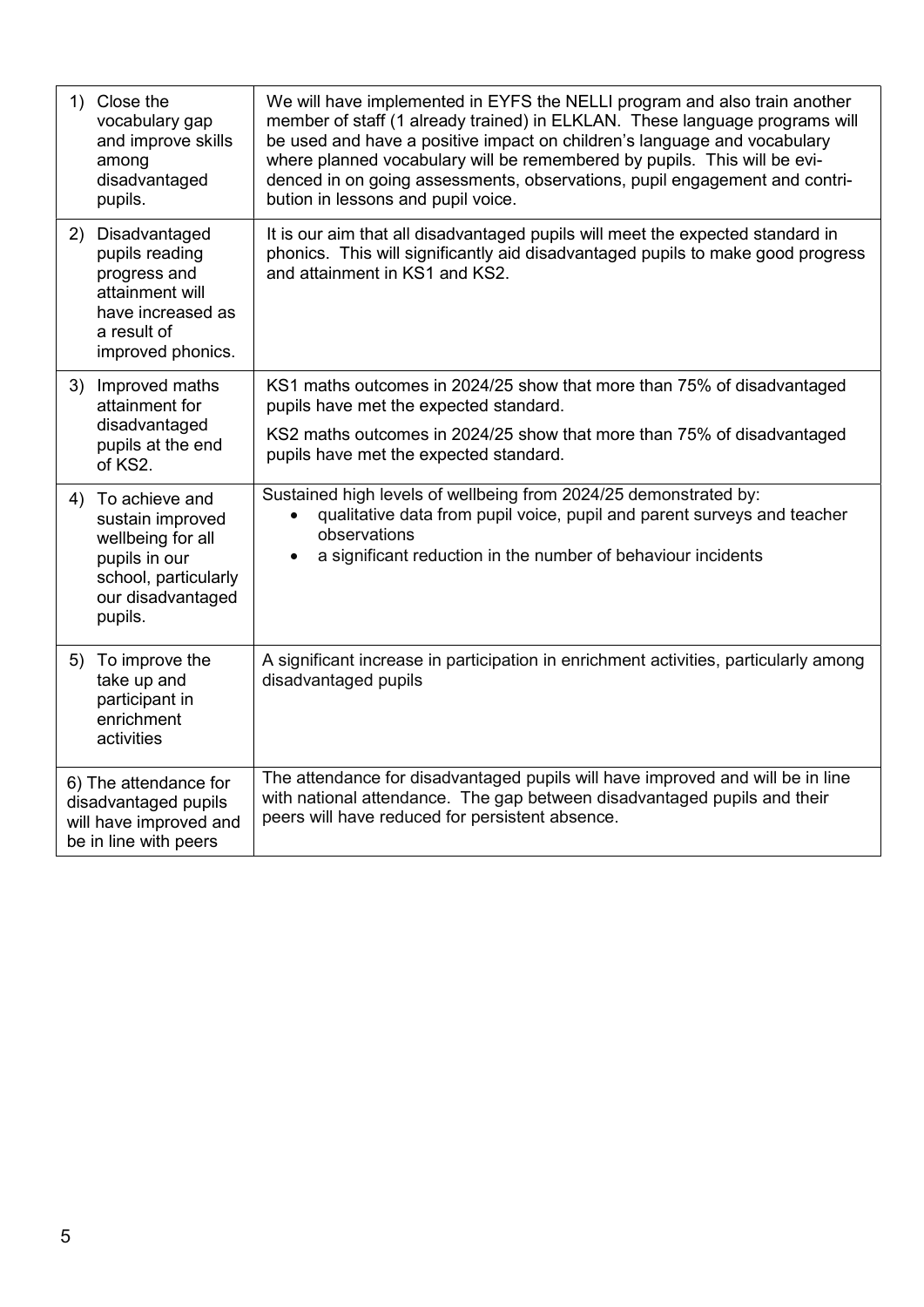## Strategies/activities in this academic year

This details how we intend to spend our pupil premium (and recovery premium funding) this academic year to address the challenges listed above.

### High-Quality Teaching (for example, CPD, recruitment and retention)

Budgeted cost: £8728

| <b>Strategy/Activity</b>                                                                                                                                                                                                                                                    | Evidence that supports this approach                                                                                                                                                                                                                                                                                                                                                                                                                                                                                                                                                                                                       | <b>Challenge</b><br>number(s)<br>addressed |
|-----------------------------------------------------------------------------------------------------------------------------------------------------------------------------------------------------------------------------------------------------------------------------|--------------------------------------------------------------------------------------------------------------------------------------------------------------------------------------------------------------------------------------------------------------------------------------------------------------------------------------------------------------------------------------------------------------------------------------------------------------------------------------------------------------------------------------------------------------------------------------------------------------------------------------------|--------------------------------------------|
| Staff to engage in moderation<br>opportunities at regular intervals<br>throughout the year within and<br>across schools to ensure accurate<br>teacher assessment.<br>£1320 (1x supply day per teacher)                                                                      | From the EEF: move away from the<br>prominence on testing whether statutory or not<br>to inform assessments (however standardised<br>tests will remain as they can be beneficial).<br>Teachers to be given greater opportunity for<br>moderation to inform judgements. Moderation<br>to include in school and across the LAAT/local<br>cluster. There needs to be a balance between<br>formative assessment, teacher assessment<br>particularly when assessing younger children.                                                                                                                                                           | 1, 2, 3                                    |
| Buy in the new LAAT PIRA and<br>PUMA standardised diagnostic<br>assessments.<br>£900 (cost of tests)                                                                                                                                                                        | The PIRA and PUMA tests will provide more<br>consistent information for teachers. Through<br>the diagnostic tool teachers can pinpoint<br>specific curriculum domains or objectives of<br>strength or weakness for whole cohorts, groups<br>or individual pupils. The more forensic<br>diagnostic analysis can aid teachers to tailor<br>and direct the necessary for pupils through<br>different support channels such as focused<br>teacher time, interventions or working with<br>support assistants.<br><b>Standardised tests   Assessing and Monitoring</b><br><b>Pupil Progress   Education Endowment</b><br><b>Foundation   EEF</b> | 1, 2, 3,                                   |
| Fund ongoing training and release<br>time for EYFS staff to maximise<br>learning through sustained shared<br>thinking attending LAAT EYFS net-<br>work meetings.<br>Opportunities to observe good prac-<br>tice across the hub and to partici-<br>pate in joint moderation. | Sustained shared thinking improves both the<br>skills involved in learning, as well as supporting<br>children in knowing and remembering more in all<br>7 areas of development via adult-child interac-<br>tion.<br>https://www.ucl.ac.uk/ioe/case-stud-<br>ies/2021/feb/sustained-shared-thinking-early-                                                                                                                                                                                                                                                                                                                                  | 1, 2, 3                                    |
| Purchasing resources so that the<br>provision includes all 7 areas of de-<br>velopment that enriches adult-child<br>interaction.<br>Cost: 568 (4x day release for key<br>staff and SLT)                                                                                     | years<br>https://www.birthto5matters.org.uk/wp-con-<br>tent/uploads/2021/04/Birthto5Matters-down-<br>load.pdf                                                                                                                                                                                                                                                                                                                                                                                                                                                                                                                              |                                            |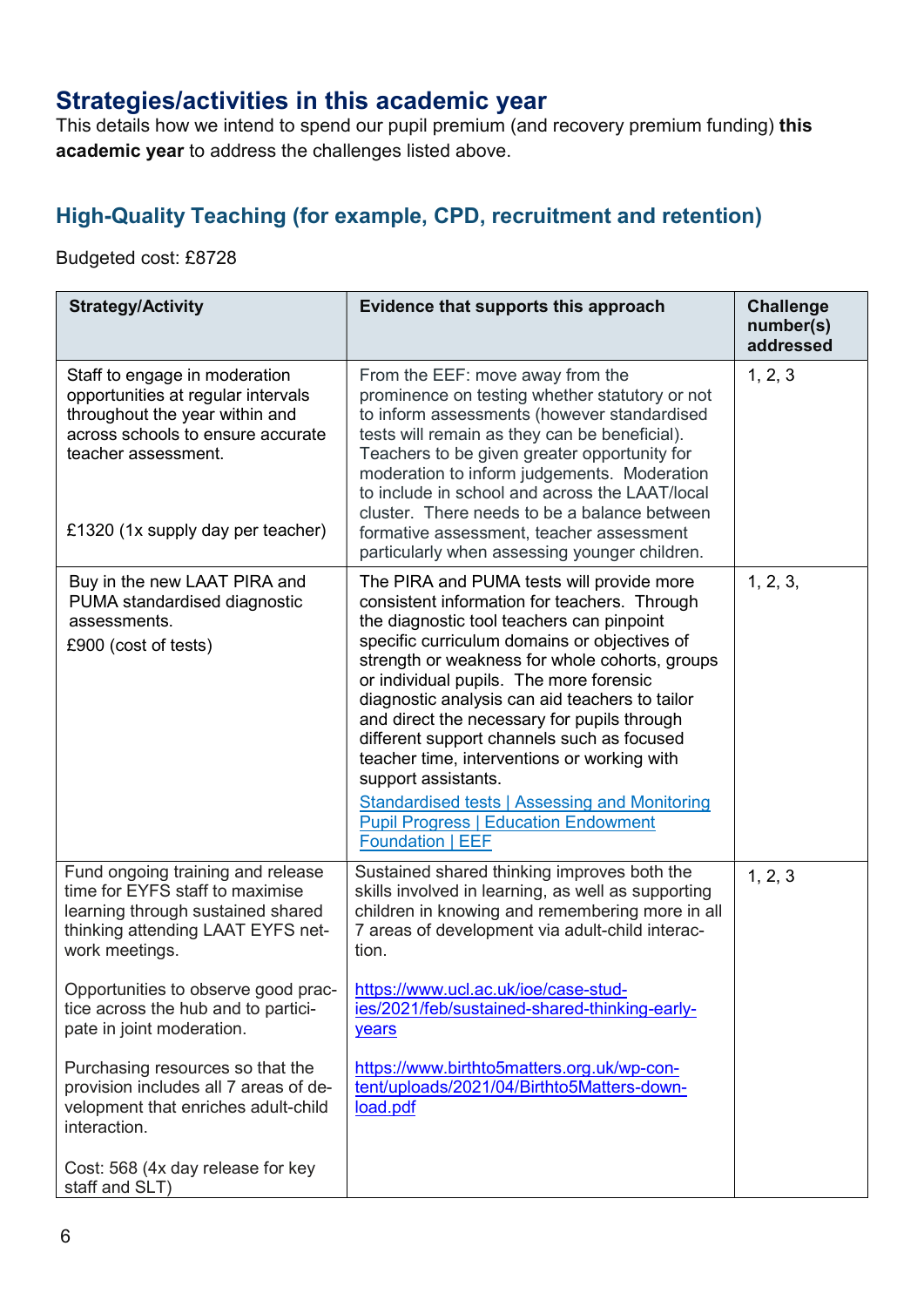| Fund a phonics audit to promote ef-<br>ficacy to one delivered program.<br>Supplement with additional re-<br>sources<br>Cost: £990 (6x day release for key<br>staff to attend CPD and work on pri-<br>orities in school)                                                                                                                                                                       | English Hubs have been set up by the Depart-<br>ment for Education to work as support centres<br>for primary schools, to build a network of excel-<br>lent phonics teaching; promote a love of reading<br>and the assist schools to improve the teaching of<br>early language and reading in Reception and<br>Year 1.                                                       | 1, 2           |
|------------------------------------------------------------------------------------------------------------------------------------------------------------------------------------------------------------------------------------------------------------------------------------------------------------------------------------------------------------------------------------------------|-----------------------------------------------------------------------------------------------------------------------------------------------------------------------------------------------------------------------------------------------------------------------------------------------------------------------------------------------------------------------------|----------------|
| Fund ongoing work with English<br>Consultant.<br>Work with the English subject lead<br>to assist and advise the planning<br>out of the English reading curricu-<br>lum.<br>Cost: £630 ( $\frac{1}{2}$ day supply rate x 6                                                                                                                                                                      | The Department for Education has identified<br>SLE's to develop classroom expertise. We have<br>worked with an English SLE to cultivate the<br>staff's pedagogical content knowledge in plan-<br>ning writing to maximise learning in their year<br>group.                                                                                                                  | 1, 2, 3, 4     |
| teacher release to partner school)<br>Embedding explicit teaching of vo-<br>cabulary and dialogic activities<br>across the school curriculum.<br>These can support pupils to articu-<br>late key ideas, consolidate under-<br>standing and extend vocabulary.<br>Bridging the gap in cultural literacy<br>can ensure that no-one is left out-<br>side of current or future conversa-<br>tions. | There is a strong evidence base that suggests<br>explicit teaching of vocabulary and oral lan-<br>guage interventions, including dialogic activities<br>such as high-quality classroom discussion, are<br>inexpensive to implement with high impacts on<br>reading:<br><b>Oral language interventions   Toolkit Strand  </b><br><b>Education Endowment Foundation   EEF</b> | 1, 4           |
| We will purchase resources (such<br>as high-quality texts) and fund on-<br>going teacher training and release<br>time. This also includes curriculum<br>planning and support from subject<br>leaders.<br>Cost: £900 (fortnightly release for<br>Phonics lead covered by HLTA)                                                                                                                  |                                                                                                                                                                                                                                                                                                                                                                             |                |
| Fund ongoing phonics support to<br>support the whole school profes-<br>sional development needed to pro-<br>mote efficacy to one phonics teach-<br>ing scheme.<br>Phonics lead's release to carry out<br>role i.e. phonics screenings, assess-<br>ments, observing, coaching and<br>mentoring.                                                                                                 | EEF teachers toolkit: wide evidence base that<br>high quality phonics as a high impact on pupils<br>(in particular disadvantaged) reading ability and<br>accuracy (this may help comprehension but it<br>not guaranteed).                                                                                                                                                   | $\overline{2}$ |
| Cost: £900 (fortnightly release for<br>Phonics lead covered by HLTA)                                                                                                                                                                                                                                                                                                                           |                                                                                                                                                                                                                                                                                                                                                                             |                |
| Enhancement of our reading for<br>pleasure curriculum and teaching<br>delivery in line with DfE and EEF<br>guidance with the support of LAAT<br><b>SEA</b>                                                                                                                                                                                                                                     | Using EEF evidence for those struggling with<br>their English.<br>Reading comprehension strategies focus on the<br>learners' understanding of written text.                                                                                                                                                                                                                 | 1, 4           |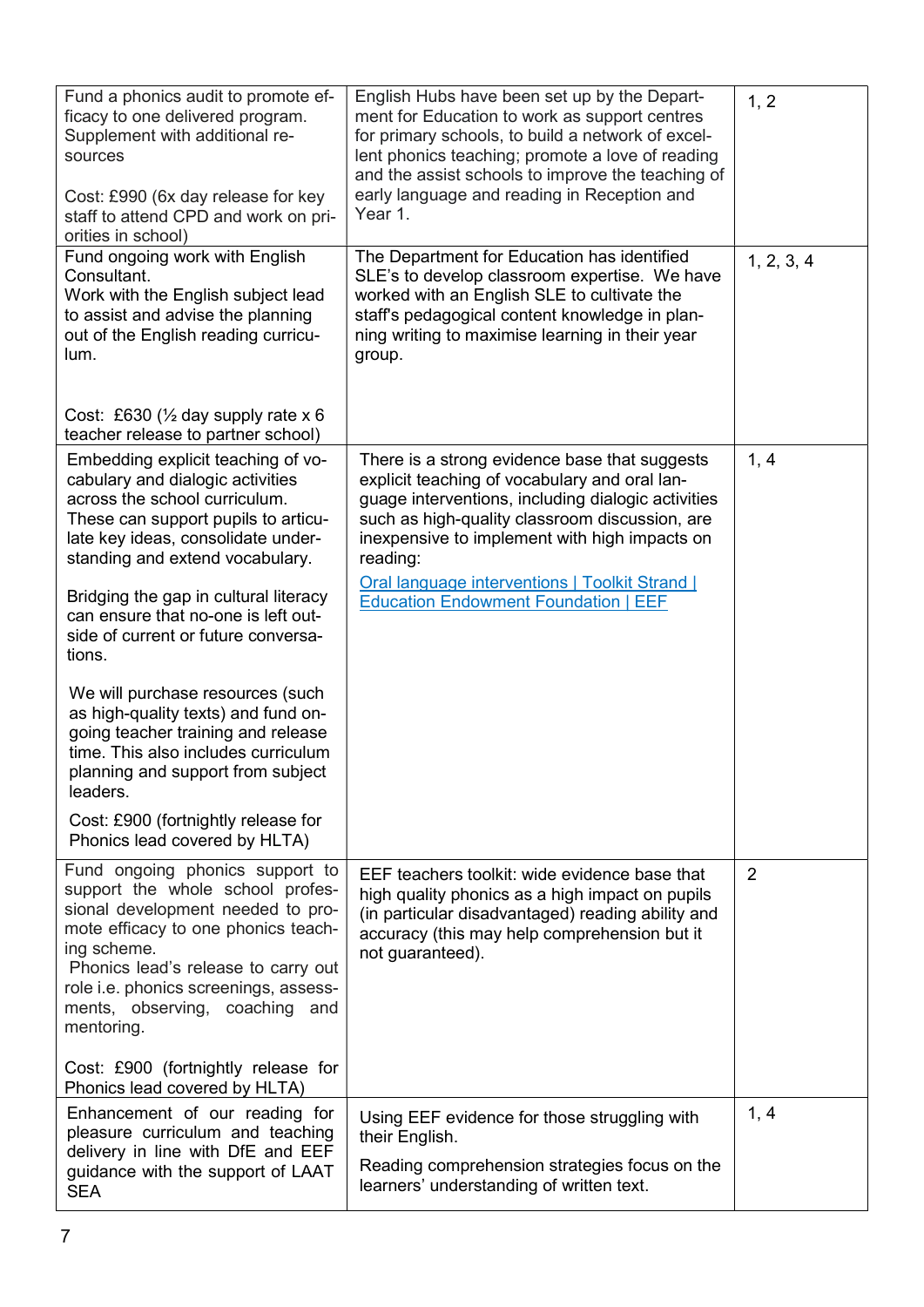| We will fund teacher release time to<br>embed key elements of guidance in<br>school<br>Funding will also be used to buy<br>high-quality texts for children to use<br>and study from rather than having to<br>rely on photocopies (if there are<br>budget restraints, ensure disadvan-<br>taged children have access to the<br>real texts first).<br>Cost of supply for English lead + ad-<br>ditional £1500 for resources                                     | Pupils are introduced and are taught a variety of<br>techniques to help them comprehend the<br>meaning of the text read.<br>These could include:<br>inferring meaning from context;<br>$\circ$<br>summarising or identifying key points;<br>$\circ$<br>using graphic or semantic organisers;<br>$\circ$<br>developing questioning strategies;<br>$\circ$<br>and monitoring their own comprehension<br>$\circ$<br>and then identifying and resolving<br>difficulties for themselves                                    |      |
|---------------------------------------------------------------------------------------------------------------------------------------------------------------------------------------------------------------------------------------------------------------------------------------------------------------------------------------------------------------------------------------------------------------------------------------------------------------|-----------------------------------------------------------------------------------------------------------------------------------------------------------------------------------------------------------------------------------------------------------------------------------------------------------------------------------------------------------------------------------------------------------------------------------------------------------------------------------------------------------------------|------|
| Improve the maths teaching across<br>the school and also curriculum<br>planning working with the East<br>Midlands Maths Hub.<br>We will fund teacher release time<br>to embed key elements of guid-<br>ance in school and to access<br>Maths Hub resources and/or CPD<br>(including Teaching for Mastery<br>training).<br>Cost: £660 (4x release days for<br>Maths lead) + £360 (£60 HLTA<br>additional cover for staff<br>implementing KS1 NCTEM<br>program) | EEF toolkit - Mastery Learning<br>Mastery learning approaches aim to ensure that<br>all pupils have mastered key concepts before<br>moving on to the next topic – in contrast with tra-<br>ditional teaching methods in which pupils may be<br>left behind, with gaps of misunderstanding wid-<br>ening. Mastery learning approaches could ad-<br>dress these challenges by giving additional time<br>and support to pupils who may have missed<br>learning, or take longer to master<br>new<br>knowledge and skills. | 3, 4 |

## Targeted academic support (for example, tutoring, one-to-one support structured interventions)

Budgeted cost: £26022

| <b>Activity</b>                                                                                                                                                                                                                                                                                                                                        | Evidence that supports this approach                                                                                                                                                                                                                                                                                                                                                                                                                                                                                                                                                                                         | <b>Challenge</b><br>number(s)<br>addressed |
|--------------------------------------------------------------------------------------------------------------------------------------------------------------------------------------------------------------------------------------------------------------------------------------------------------------------------------------------------------|------------------------------------------------------------------------------------------------------------------------------------------------------------------------------------------------------------------------------------------------------------------------------------------------------------------------------------------------------------------------------------------------------------------------------------------------------------------------------------------------------------------------------------------------------------------------------------------------------------------------------|--------------------------------------------|
| Using a small group tuition<br>approach, use an<br>experienced HLTA and<br>teaching assistant to lead the<br>learning with the majority of<br>the class so that the highly<br>skilled class teacher can<br>focus on the targeted<br>teaching with small groups so<br>that the most vulnerable<br>children get the help from the<br>most skilled adult. | EEF toolkit – small group tuition<br>EEF Studies in England have shown that pupils<br>eligible for free school meals typically receive<br>additional benefits from small group tuition.<br>Small group tuition approaches can support pupils to<br>make effective progress by providing intensive,<br>targeted academic support to those identified as<br>having low prior attainment or at risk of falling behind.<br>The approach allows the teacher to focus on the<br>needs of a small number of learners and provide<br>teaching that is closely matched<br>to<br>pupil<br>understanding. Small group tuition offers an | 3, 4, 6                                    |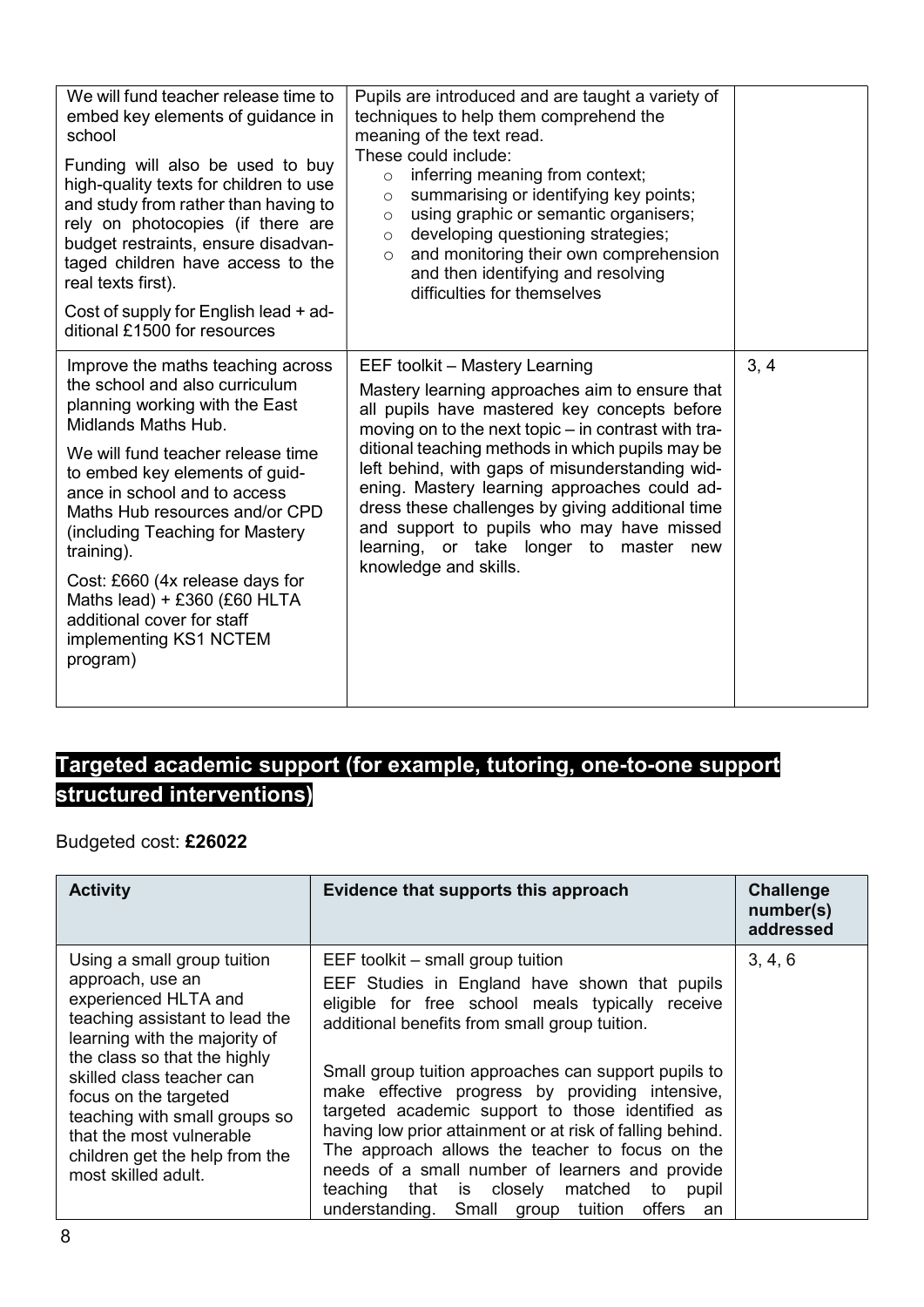| Cost of TA time $@$ 120 mins<br>per day x number of school<br>days in year £4178<br>Cost of TA time @ 60 mins x<br>3 per week £1477                                                                                                                                                                                         | opportunity for greater levels of interaction and<br>feedback compared to whole class teaching which<br>can support pupils to overcome barriers to learning<br>and increase their access to the curriculum.                                                                                                                                                                                                                                                                                                                                                                                                                                                                                                                                                                                                                                                                                                                                                                                                                                             |         |
|-----------------------------------------------------------------------------------------------------------------------------------------------------------------------------------------------------------------------------------------------------------------------------------------------------------------------------|---------------------------------------------------------------------------------------------------------------------------------------------------------------------------------------------------------------------------------------------------------------------------------------------------------------------------------------------------------------------------------------------------------------------------------------------------------------------------------------------------------------------------------------------------------------------------------------------------------------------------------------------------------------------------------------------------------------------------------------------------------------------------------------------------------------------------------------------------------------------------------------------------------------------------------------------------------------------------------------------------------------------------------------------------------|---------|
| To support our disadvantaged<br>pupils we will use the NELI<br>(Nuffield Early Language<br>Intervention) program to<br>improve listening, narrative<br>and vocabulary skills.<br>Cost: Teacher cover of 2 days<br>$(£330) + TA$ release £120                                                                                | The Nuffield Early Language Intervention (NELI)<br>is designed to improve the spoken language ability of<br>children in reception classrooms. It is targeted at<br>children with relatively poor spoken language skills.<br>Teaching Assistants are trained in how to develop<br>children's<br>language<br>skills.<br>language<br>Oral<br>interventions can have a positive impact on pupils'<br>language skills. Approaches that focus on speaking,<br>listening and a combination of the two show positive<br>impacts on attainment.                                                                                                                                                                                                                                                                                                                                                                                                                                                                                                                  | 1, 4, 6 |
| Train relevant staff in Elklan so<br>disadvantaged pupils are sup-<br>ported and improve their com-<br>munication needs<br>Cost: £60 x 5 days release =<br>£300                                                                                                                                                             | Elklan supports children and young people with<br>speech, language and communication needs (SLCN),<br>plus a wealth of first-hand experience in offering<br>speech and language therapy and training to<br>professional staff. It provides adults working in schools<br>with strategies to help pupils communicate to enhance<br>children's learning in the classroom and promotes<br>quality first teaching. There are case studies which<br>shows the impact of Elklan, research confirms the<br>positive impact it has had on both professional practice<br>and children's development.                                                                                                                                                                                                                                                                                                                                                                                                                                                              | 1, 4, 6 |
| Additional phonics sessions<br>targeted at disadvantaged<br>pupils who require further<br>phonics support. This will be<br>delivered in collaboration with<br>our local English hub.<br>Proportioned cost of HC, CC,<br>LM, JH (eg. Cost of TA rate<br>40 mins per day x 5 TAs x<br>number of days in school<br>year) £6606 | Studies in England have shown that pupils eligible for<br>free school meals typically receive similar or slightly<br>greater benefit from phonics interventions and<br>approaches. This is likely to be due to the explicit<br>nature of the instruction and the intensive support<br>provided.<br>It is possible that some disadvantaged pupils may not<br>develop phonological awareness at the same rate as<br>other pupils, having been exposed to fewer words<br>spoken and books read in the home. Targeted<br>phonics<br>interventions<br>may therefore<br>improve<br>decoding skills more quickly for pupils who have<br>experienced these barriers to learning.<br>Phonics approaches have a strong evidence base<br>indicating a positive impact on pupils, particularly<br>from disadvantaged backgrounds. Targeted phonics<br>interventions have been shown to be more effective<br>when delivered as regular sessions over a period up<br>to 12 weeks:<br><b>Phonics   Toolkit Strand   Education Endowment</b><br><b>Foundation   EEF</b> | 2, 6    |

## Wider strategies (for example, related to attendance, behaviour, wellbeing)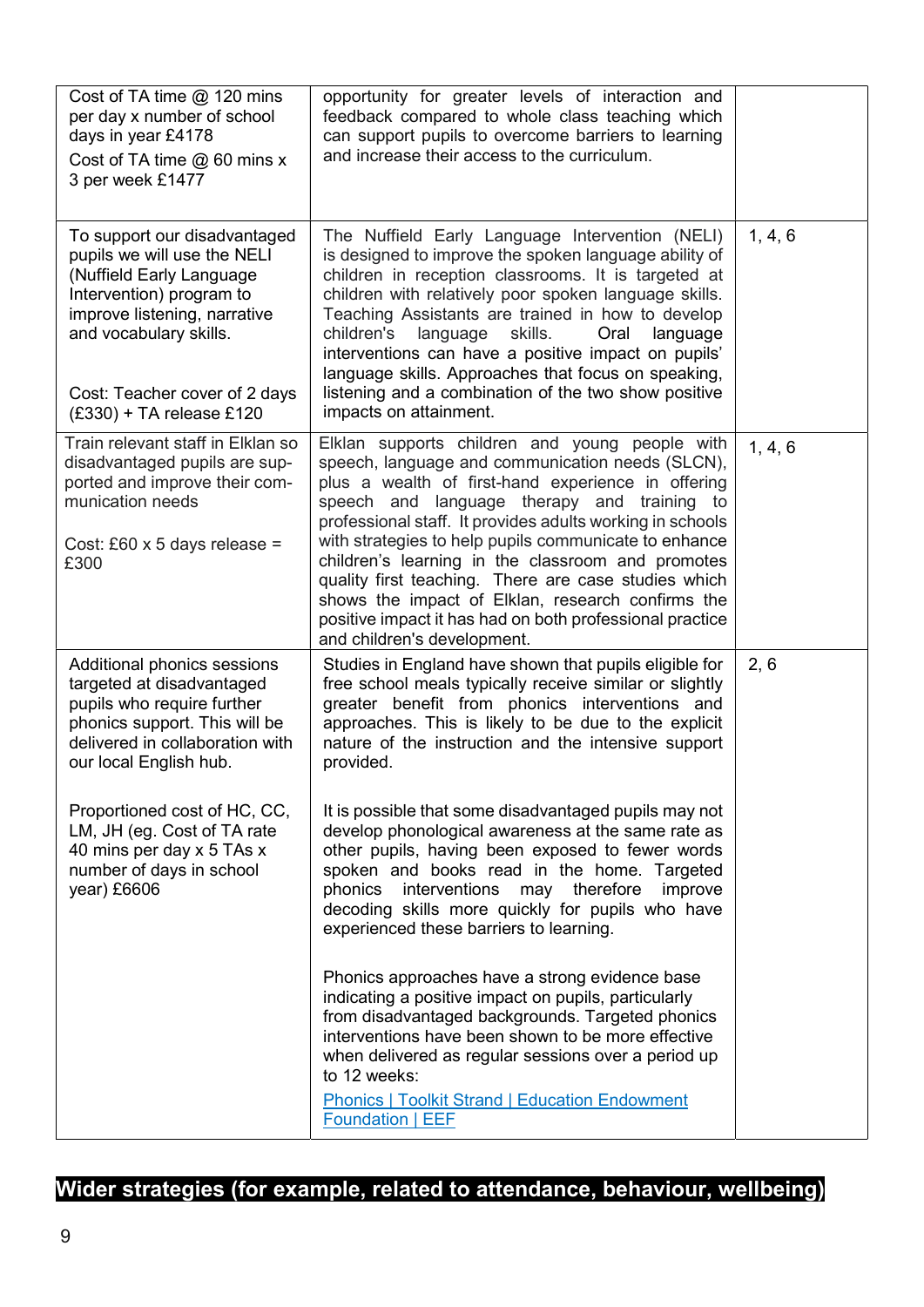### Budgeted cost: £11344

| <b>Activity</b>                                                                                                                                                                                                                                                                                                          | <b>Evidence that supports this</b><br>approach                                                                                                                                                                                                                                                                                                                                                                                                                                                                                                                          | <b>Challenge</b><br>number(s)<br>addressed |
|--------------------------------------------------------------------------------------------------------------------------------------------------------------------------------------------------------------------------------------------------------------------------------------------------------------------------|-------------------------------------------------------------------------------------------------------------------------------------------------------------------------------------------------------------------------------------------------------------------------------------------------------------------------------------------------------------------------------------------------------------------------------------------------------------------------------------------------------------------------------------------------------------------------|--------------------------------------------|
| Fund whole staff training in understanding<br>and supporting children with Autism Spec-<br>trum Disorder (ASD); self-regulation and dys-<br>lexia. Use specialist services to help deliver<br>the training Working Together Team (WTT),<br><b>Behaviour Outreach Support Services</b><br>(BOSS).<br><b>SEND</b> training | There are many benefits to working<br>with specialist services to support and<br>deliver CPD. The BOSS teams aims to<br>reduce the risk of exclusion in pupils<br>and develop the ability of schools to<br>support children displaying behaviour<br>that challenges. BOSS has a good<br>track record in:<br>$\circ$ reducing fixed-term and<br>permanent exclusions                                                                                                                                                                                                     | 6                                          |
| $WTT - ASD 14th Dec$                                                                                                                                                                                                                                                                                                     | $\circ$ pupil wellbeing improves<br>staff confidence is increased in<br>$\circ$                                                                                                                                                                                                                                                                                                                                                                                                                                                                                         |                                            |
| $BOSS - self-regulation 18th Jan$                                                                                                                                                                                                                                                                                        | managing a range of difficult                                                                                                                                                                                                                                                                                                                                                                                                                                                                                                                                           |                                            |
| SEN Dyslexia - 15 <sup>th</sup> March                                                                                                                                                                                                                                                                                    | behaviours<br>$\circ$ decline in classroom disruption                                                                                                                                                                                                                                                                                                                                                                                                                                                                                                                   |                                            |
| cost of Team Teach training £2377                                                                                                                                                                                                                                                                                        | The Working Together Team offers<br>high quality support to schools and<br>academies working with students with<br>a wide range of social communication<br>and / or learning needs. The Team<br>works in partnership with schools and<br>academies within the graduated<br>approach outlined in the SEN Code of<br>Practice. The Working Together<br>Team provides expertise and practical<br>specialised assistance that enables<br>children and young people to achieve<br>the best possible educational<br>outcomes and make successful<br>transitions to adulthood. |                                            |
| Part fund cost of in class teaching<br>assistants. These are a key role within<br>the school as these member of staff<br>works directly with children and small<br>groups. They lead on the following:                                                                                                                   | The wider role of Learning Mentors<br>is a key part of the support to<br>disadvantaged children. This is<br>based on our core values of<br>Respect Achieve, Enjoy, Believe                                                                                                                                                                                                                                                                                                                                                                                              | 4, 6                                       |
| Lego therapy                                                                                                                                                                                                                                                                                                             | Learning Mentors wide role means                                                                                                                                                                                                                                                                                                                                                                                                                                                                                                                                        |                                            |
| Emotional/Behavioural support                                                                                                                                                                                                                                                                                            | that they are able to support a wide<br>range of needs and react quickly                                                                                                                                                                                                                                                                                                                                                                                                                                                                                                |                                            |
| Coordinating attendance support                                                                                                                                                                                                                                                                                          | when difficulties develop.                                                                                                                                                                                                                                                                                                                                                                                                                                                                                                                                              |                                            |
| Lunchtime support and additional pastoral<br>needs that arise at lunchtime                                                                                                                                                                                                                                               |                                                                                                                                                                                                                                                                                                                                                                                                                                                                                                                                                                         |                                            |
| Morning routine                                                                                                                                                                                                                                                                                                          |                                                                                                                                                                                                                                                                                                                                                                                                                                                                                                                                                                         |                                            |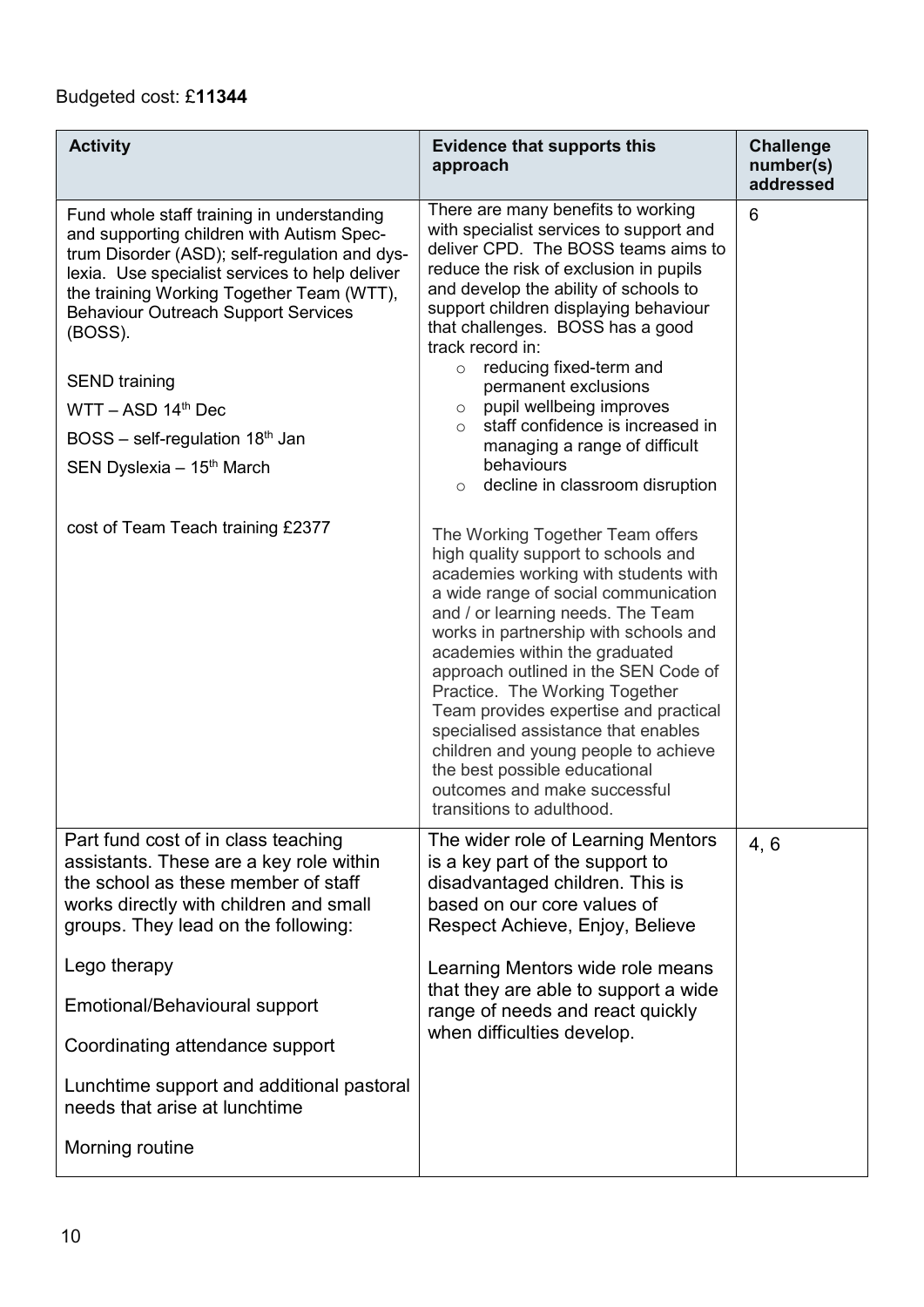| 90 mins per week x 7 classes TA time<br>£4938                                                                                                                                                                                                              |                                                                                                                                                                                                                                                                                                                                                                                                                                                |                |
|------------------------------------------------------------------------------------------------------------------------------------------------------------------------------------------------------------------------------------------------------------|------------------------------------------------------------------------------------------------------------------------------------------------------------------------------------------------------------------------------------------------------------------------------------------------------------------------------------------------------------------------------------------------------------------------------------------------|----------------|
| Extending the school day for pupils in Y6 are<br>offered a place at after school English and<br>Maths led by class teacher<br>Cost of resources: £350<br>Cost of M6 teacher x 1 hour per week £1494                                                        | EEF toolkit – extending the school day<br>There is some evidence to suggest that<br>disadvantaged pupils might benefit<br>more from additional school time.                                                                                                                                                                                                                                                                                    | 3, 4           |
|                                                                                                                                                                                                                                                            | To increase the likelihood of additional<br>school time benefitting disadvantaged<br>pupils, school leaders should consider<br>how to secure engagement and<br>attendance<br>among<br>those<br>from<br>disadvantaged backgrounds.<br>is is<br>It<br>possible that if targeted tuition or<br>enrichment activities are<br>offered<br>universally, those who could benefit the<br>most would<br>be the least<br>likely<br>participate or engage. |                |
| Embedding principles of good practice set<br>out in the DfE's Improving School<br>Attendance advice.                                                                                                                                                       | The DfE guidance has been informed<br>by engagement with schools that have<br>significantly reduced levels of absence                                                                                                                                                                                                                                                                                                                          | $6\phantom{1}$ |
| This will involve training and release time for<br>staff to develop and implement new<br>procedures and appointing<br>attendance/support officers to improve<br>attendance.                                                                                | and persistent absence.                                                                                                                                                                                                                                                                                                                                                                                                                        |                |
| Cost of SLT time $x3 \frac{1}{2}$ days to support with<br>attendance and attend training £1225                                                                                                                                                             |                                                                                                                                                                                                                                                                                                                                                                                                                                                |                |
| Purchasing of uniform/PE kit                                                                                                                                                                                                                               | <b>EEF</b> toolkit<br>Wearing a uniform is not, on its own,                                                                                                                                                                                                                                                                                                                                                                                    | 4, 6           |
| Nominal cost of cleaning costs and<br>packaging up of school uniform £195                                                                                                                                                                                  | likely to improve learning, but can be<br>successfully<br>incorporated<br>into<br>a<br>broader school improvement process<br>which includes the development of a<br>school ethos and the improvement of<br>behaviour and discipline. We believe<br>that school uniform supports the<br>development of a whole school ethos<br>and therefore supports discipline and<br>motivation and a uniform promotes<br>social equity.                     |                |
| learning workshops and<br>Offer<br>focused<br>sessions in conjunction with Family Learning<br>Partner workshops with LCC and 2aspire:<br>Adult Skills and Family learning services so<br>that they know how they can support their<br>children's learning. | Research from the EEF indicates<br>moderate impact for very low cost<br>based on extensive research. The<br>right approach is key to improved<br>outcomes.                                                                                                                                                                                                                                                                                     | 1, 2, 4        |
| Phonics and story sacks workshop and 6 week<br>family learning event                                                                                                                                                                                       |                                                                                                                                                                                                                                                                                                                                                                                                                                                |                |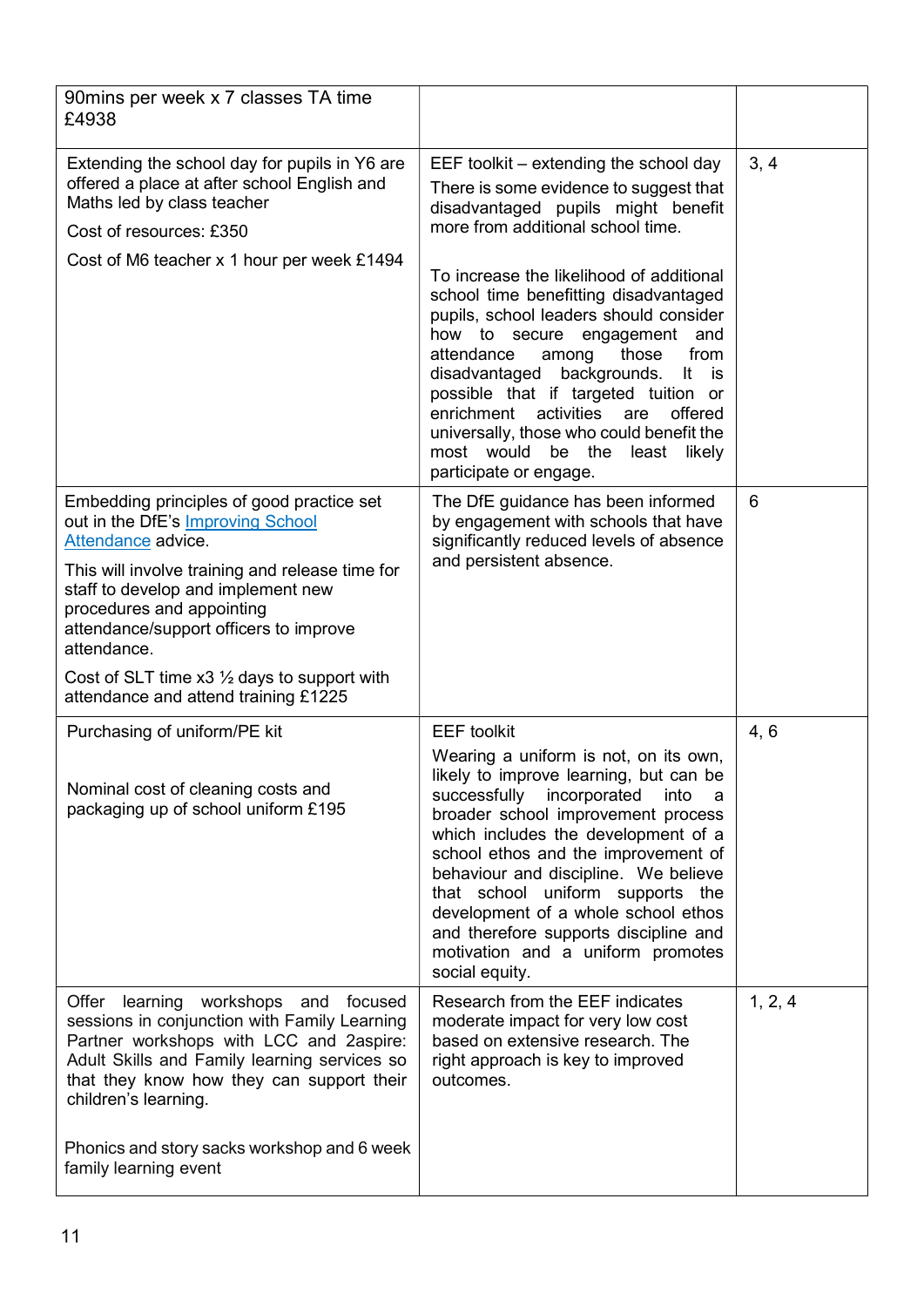| Use funding to release teachers to carry out<br>sessions in collaboration with the family<br>learning tutors.<br>Cost of release for teachers £315                            |                                                                                                                                                                                                             |   |
|-------------------------------------------------------------------------------------------------------------------------------------------------------------------------------|-------------------------------------------------------------------------------------------------------------------------------------------------------------------------------------------------------------|---|
| Offer enrichment activities to all so that there<br>is not a cap placed on disadvantaged pupils<br>i.e. school visits, residentials, participating in<br>sports competitions. | Cultural capital gives children the<br>opportunity to be successful and climb<br>the social ladder. All children need to<br>be given the chance to build cultural                                           | 5 |
| No financial barriers to participate in an<br>outward bound residential that develops self-<br>esteem and identifies talents.                                                 | capital to help them achieve goals,<br>become successful, improve life<br>chances without necessarily having<br>wealth or financial capital. Cultural                                                       |   |
| Use of funding to nurture talents and<br>interests e.g., playing a musical instrument;<br>sports at a higher level; participating in<br>dance classes or Taekwondo.           | capital is having assets that give<br>students the desire to aspire and<br>achieve social mobility whatever their<br>starting point.                                                                        |   |
| Cost of funding x3 children for residential<br>£450                                                                                                                           | A wide and rich variety of experiences<br>will support cultural capital of all<br>learners in<br>particular vulnerable<br>children so they can become as<br>privileged as their non-disadvantaged<br>peers. |   |

## Total budgeted cost: 46094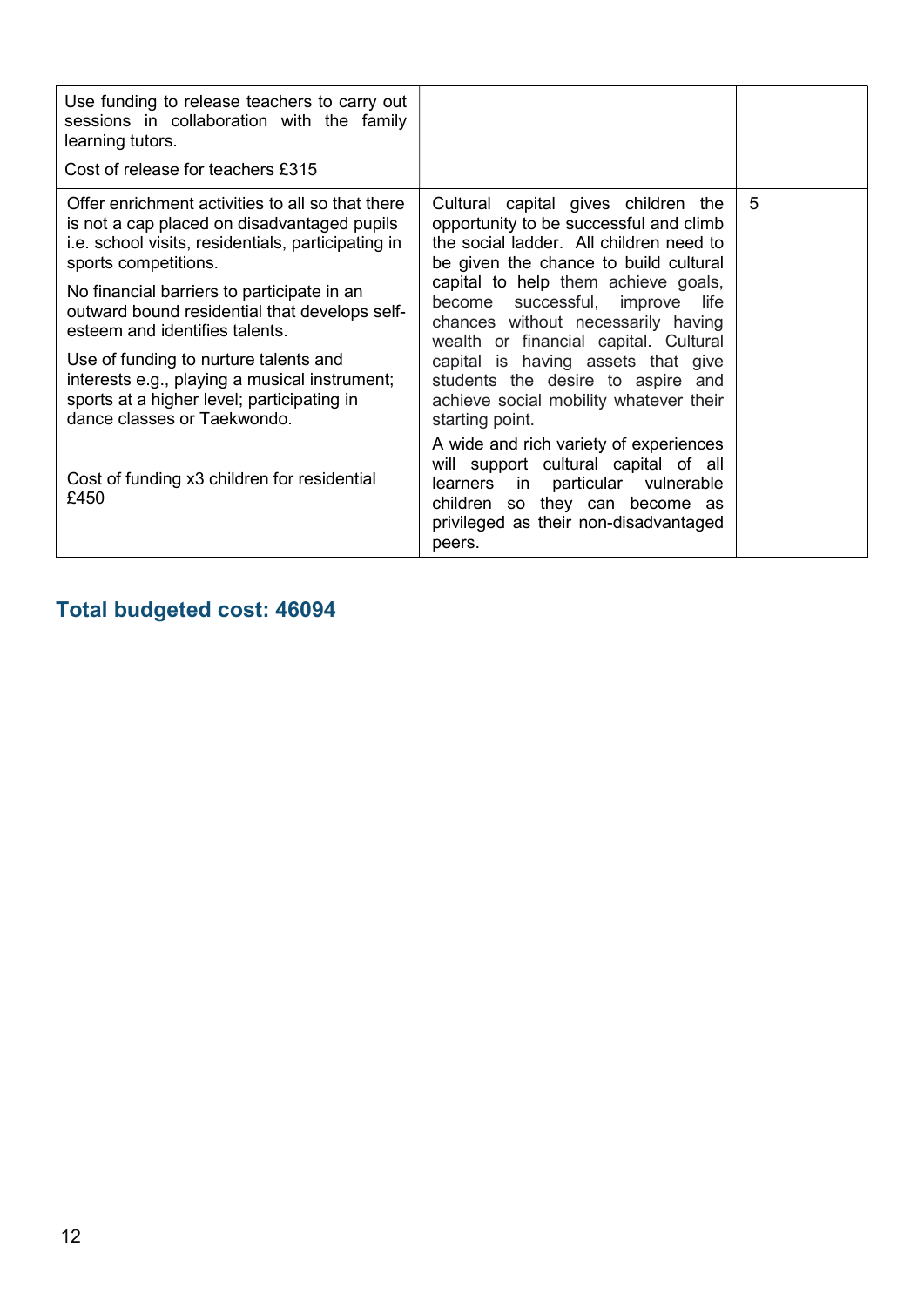# Part B: Review of outcomes in the previous academic year

## Pupil premium strategy outcomes

This details the impact that our pupil premium activity had on pupils in the 2020 to 2021 academic year.

Our assessment for disadvantaged pupils in 2020-21 indicated that performance for this group was lower than in previous years. The reasons for these outcomes points primarily to Covid-19 impact, which disrupted all our subject areas to varying degrees. As evidenced in schools across the country, school closure was most detrimental to our disadvantaged pupils, and they were not able to benefit from our pupil premium funded improvements to teaching and targeted interventions to the degree we had intended. The impact was mitigated by our resolution to maintain a high-quality curriculum, including during periods of partial closure. The trust had a working party to support online learning and school staff received CPD to enable them to deliver remote learning that balanced live and recorded sessions on a daily basis.

Overall attendance in 2020/21 had improved from the preceding year at 95.55%, it was lower than the national average. At times when all pupils were expected to attend school, absence among disadvantaged pupils was 2.41% higher than their peers and persistent absence 15.81% higher.

Our assessments, observations and family engagement indicated that pupil behaviour, wellbeing and mental health were significantly impacted last year, primarily due to COVID-19-related issues. The impact was particularly acute for disadvantaged pupils. We used pupil premium funding to provide wellbeing support for all pupils, and targeted interventions where required. We are building on that approach with the activities detailed in this plan.

## Externally provided programmes

| Programme      |                | Provider |
|----------------|----------------|----------|
|                |                |          |
|                |                |          |
| <b>Measure</b> | <b>Details</b> |          |
|                |                |          |
|                |                |          |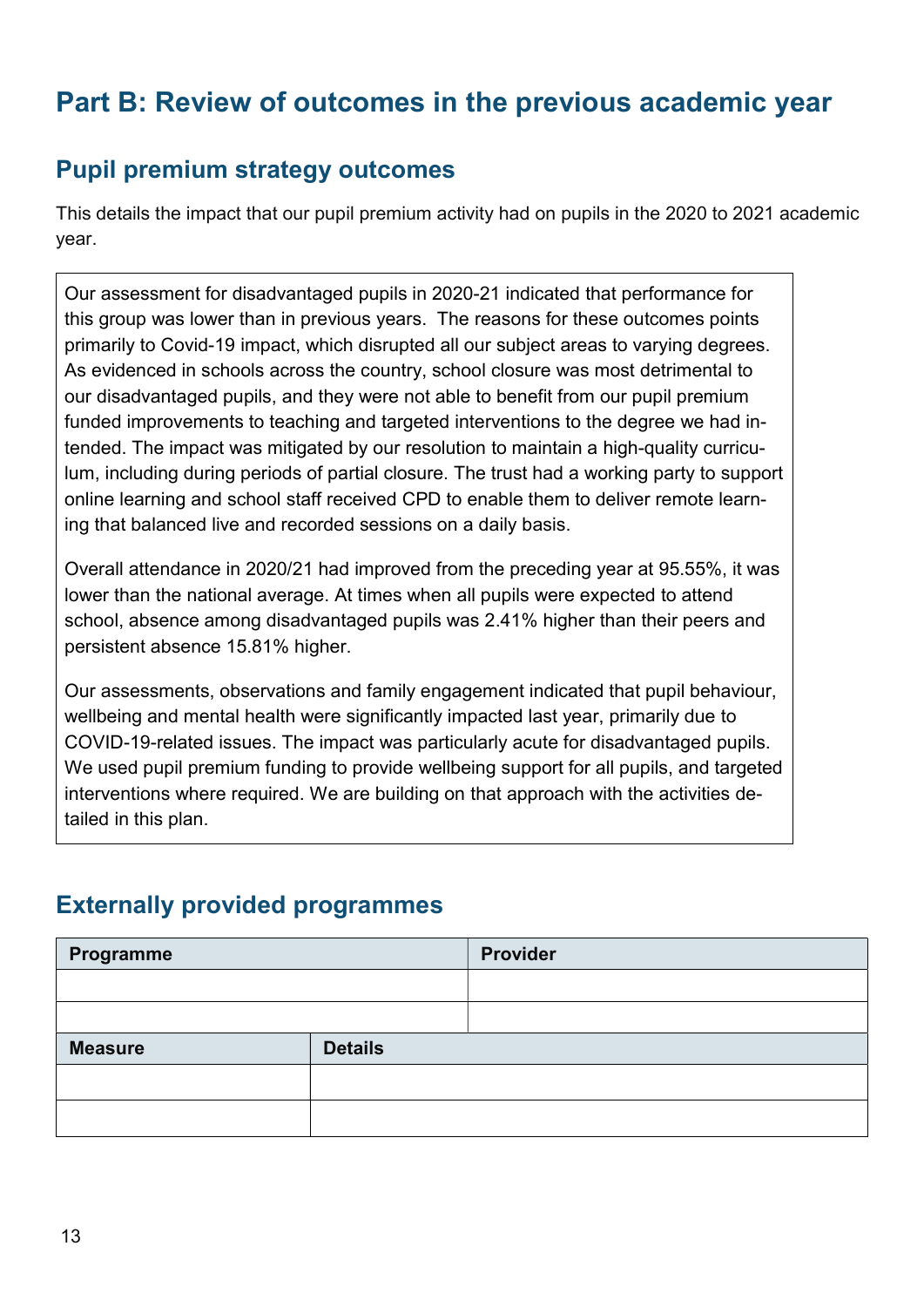# Further information (optional)

#### Additional activity

Our pupil premium strategy will be supplemented by additional activity that is not being funded by pupil premium or recovery premium. That will include:

- embedding more effective practice around feedback. EEF evidence demonstrates this has significant benefits for pupils, particularly disadvantaged pupils.
- utilising a DfE grant to train a senior mental health lead. The training we have selected will focus on the training needs identified through the online tool: to develop our understanding of our pupils' needs, give pupils a voice in how we address wellbeing, and support more effective collaboration with parents.
- offering a wide range of high-quality extracurricular activities to boost wellbeing, behaviour, attendance, and aspiration. Activities will focus on building life skills such as confidence, resilience, and socialising. Disadvantaged pupils will be encouraged and supported to participate.

#### Planning, implementation, and evaluation

In planning our new pupil premium strategy, we evaluated why activity undertaken in previous years had not had the degree of impact that we had expected. We also participated in a pupil premium review led by the Trust's SEA to get an external perspective on our strengths and areas for development. This has enabled us to broaden the pockets of good practice and revisit our whole school ethos in ensuring we meet the needs of disadvantaged and SEND children through quality first teaching, then we are getting it right for all our children.

We triangulated evidence from multiple sources of data including formative and summative assessments, engagement in class book scrutiny, conversations with parents, pupils and teachers in order to identify the challenges faced by disadvantaged pupils. We also used the EEF's families of schools database to view the performance of disadvantaged pupils in schools similar to ours and contacted schools with high-performing disadvantaged pupils to learn from their approach.

We looked at a number of reports, studies and research papers about effective use of pupil premium, the impact of disadvantage on education outcomes and how to address challenges to learning presented by socio-economic disadvantage. We also looked at studies about the impact of the pandemic on disadvantaged pupils.

We used the EEF's implementation guidance to help us develop our strategy, particularly the 'explore' phase to help us diagnose specific pupil needs and work out which activities and approaches are likely to work in our school. We will continue to use it through the implementation of activities.